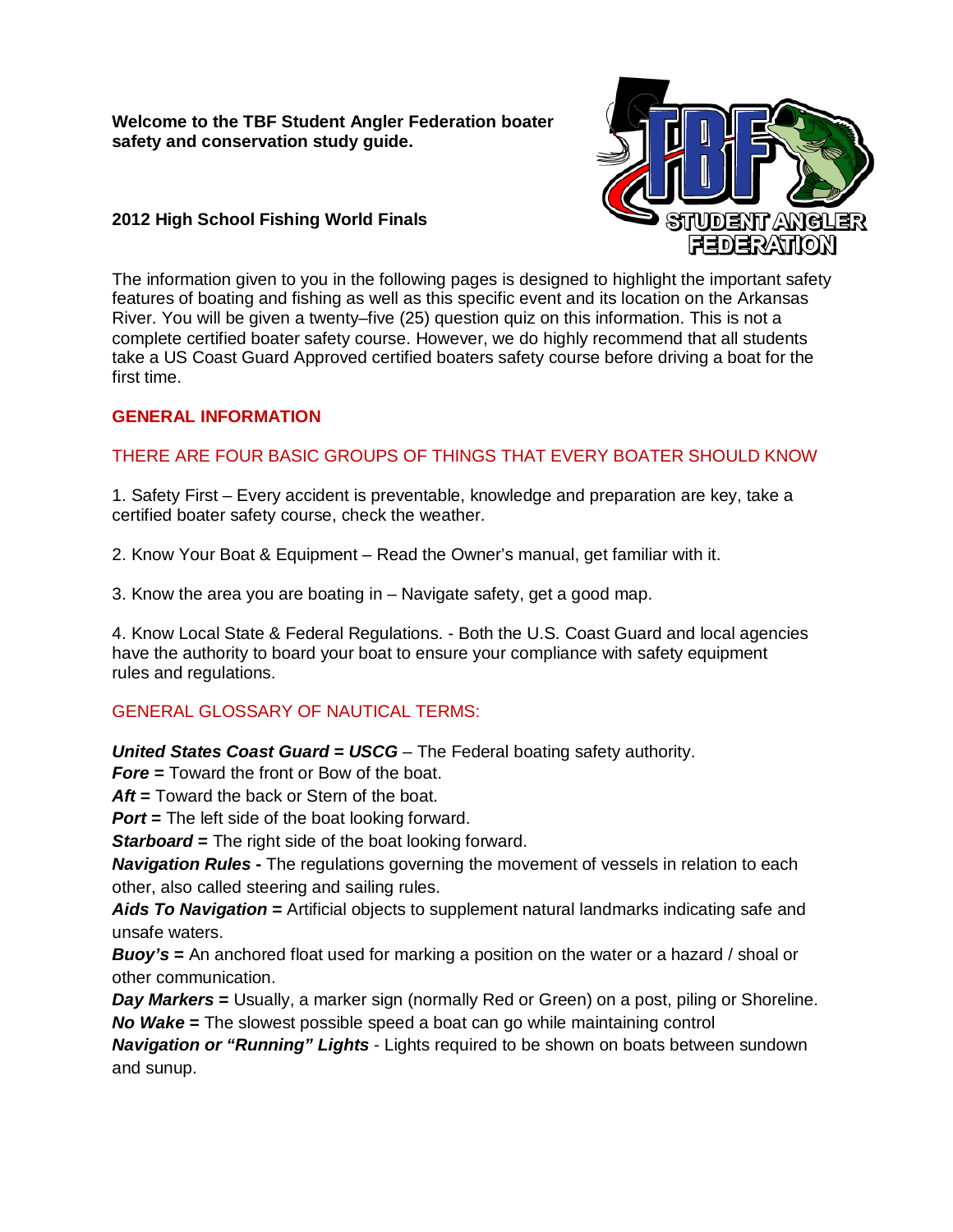# **SAFETY FIRST**

## BASIC SAFETY EQUIPMENT

Depending upon size, most vessels are required to have, state numbering & registration, fire extinguisher, navigation lights, a sound signaling device, a visual distress signal, a throwable floatation device, and a proper PFD (life jacket) - (1) one for everyone on board. Generally, the larger the vessel the greater the requirements so let's start off with the basics of boater and water safety, and they always start with the correct use of a Personal Floatation Device or PFD, (also known as a Life Jacket.)

**PFD'S SAVE LIVES** …….WEAR THEM! – 9 out of 10 drowning victims may have survived if they had been wearing a PFD.

There are many styles of PFDs available today and the USCG along with state agencies require different types of PFD s for different applications. It is definitely NOT a one size fits all. USCG classifies PFDs into five (5) classes or "Types." They are listed as Types I, II, III, IV & V, generally speaking type I offers the most floatation and will normally turn an unconscious



person face up, even in rough water. Type II would offer the next level of floatation, and then type III, and so on. What's important to remember for our purposes is choose a PFD that fits well, is comfortable enough to wear all day, rated for your size and weight and is the class rating TYPE required for the conditions you will be in. Nearly every fishing tournament organization in America requires at least a type III or GREATER PFD of all contestants. It is extremely important to remember that state laws, tournament rules and common sense must be followed. For the High School World Finals the tournament rules state that each competitor and boat captain is required to wear a Type III or greater Coast Guard approved chest type life preserver. The contestants must wear their life preservers anytime the combustion engine is operating. The preserver must be strapped, snapped or zippered securely and maintained in that condition until the competitors reach their fishing location and the combustion engine is shut off.

## *TBF HIGHLY recommends you wear your lifejacket at all times when on the water, it is better to be safe than sorry.*

#### ALCOHOL AND DRUGS

Operating any boat or vessel on any waterway while under the influence of Drugs or Alcohol is illegal. Alcohol or drugs WILL substantially impair judgment, motor skills and reaction times. - Use of all alcohol and/or illegal drugs are not permitted in any TBF, SAF or High School Fishing World Finals event and will be cause for disqualification.

#### ENGINE KILL SWITCH

All boats in the High School Fishing World Finals must be equipped with an operable Engine kill switch and lanyard. This lanyard must be connected to the boat captain's person anytime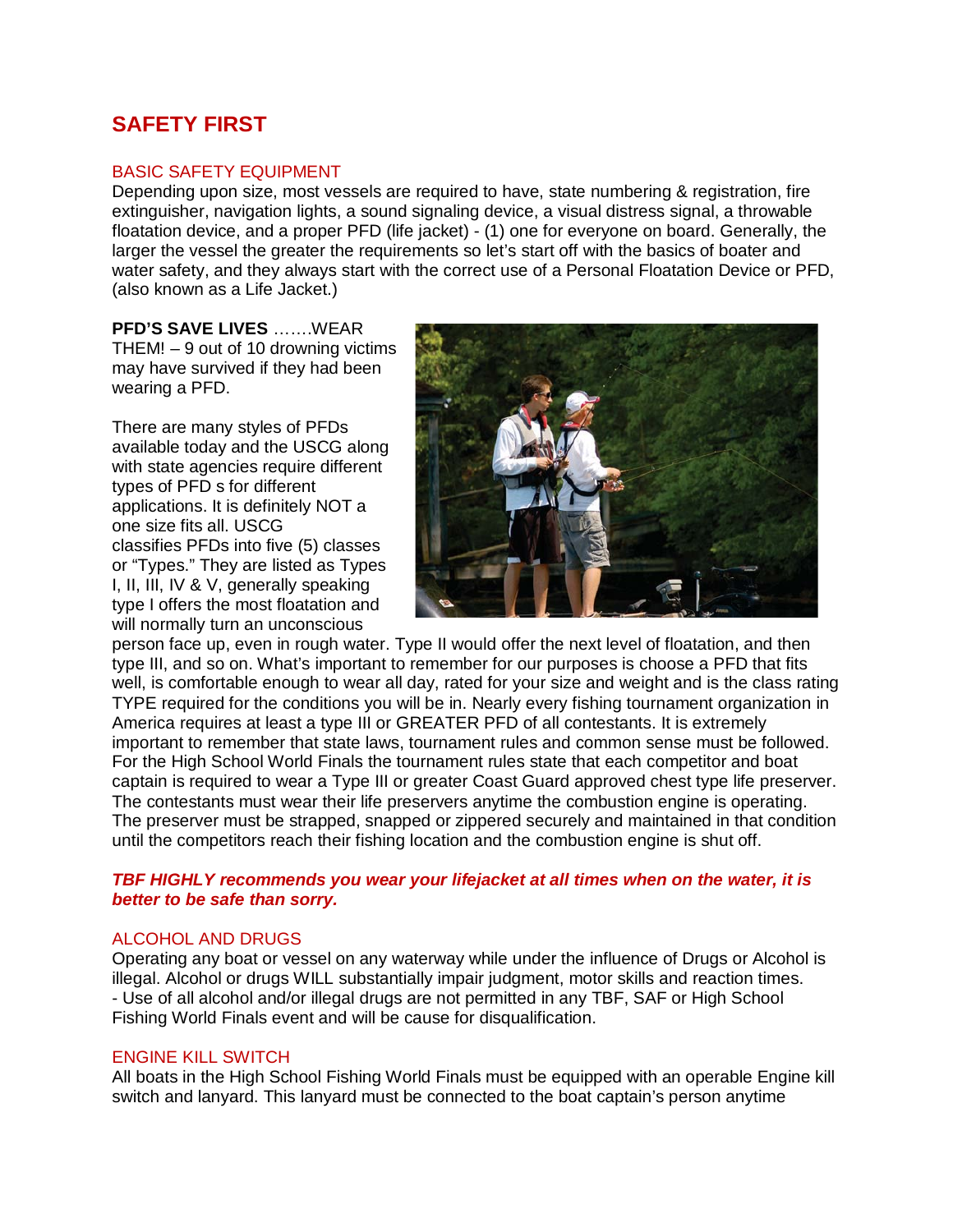

the combustion engine is running. The purpose of the "Kill Switch" is to stop the engine from running in the event that the boats operator has been thrown from the driver's seat.

### NAVIGATION (RUNNING) LIGHTS

Navigation lights must be in good working order on all boats at all times. These lights consist of a RED port (left)front bow mounted light, a GREEN starboard (right) front mounted light and a rear mounted CLEAR/WHITE 360 degree view light on the stern (back) of the boat. The use of Navigation Lights is required any time between the hours of sunset and sunrise, anytime visibility becomes low or in congested areas\travel, such as a tournament take off. Just by seeing the lights you can tell in complete darkness which way a boat is heading and who has the right-of-way. On ships, aircrafts and manned spacecrafts, the red light is mounted on the left or port side of the craft

and the green light is mounted on the right or starboard side, along with a bright white light on the stern of the boat, which helps two water crafts on a collision course determine who has the right-of-way. If an operator sees a craft on a path crossing its own, he/she will see either its red and white running lights or green and white running lights. If he sees green\white, he is on the oncoming craft's starboard side and has the right of way (Green means go). If the operator sees the red and white light, he knows that the approaching craft has the right-of-way, (red means stop) and he is required to deviate from his course to avoid the collision. If you can see BOTH the Red and the Green lights it means the other craft is headed straight toward you and immediate evasive action should be taken. IF a white light is all you can see you are directly behind another water craft or it could be a land based or stationary light, either way extreme caution should be exercised.

# **BOATER SAFETY GUIDELINES**

# KEEP AN ANCHOR ON BOARD …AND ROPE

Anchors and ropes are not simply used for staying on your favorite fishing spot or mooring up in a secluded cove to sun bath. – An anchor has real safety applications in less than ideal scenarios while boating, especially where current is or might be present. Dropping an anchor if your boat is adrift due to mechanical failure can be life saving.

# CAPACITY PLATE

Every boat has limits defined by a manufacturer's capacity rating plate. This capacity plate is approved by the USCG and sets safe operating limits for that boat; like how many people, how much weight it can safely carry, maximum allowed horsepower of the engine and sometimes a map of the recommended on plane seating locations. Having an engine that is bigger than the recommended HP rating of the boat is illegal. These capacities and limit ratings are based on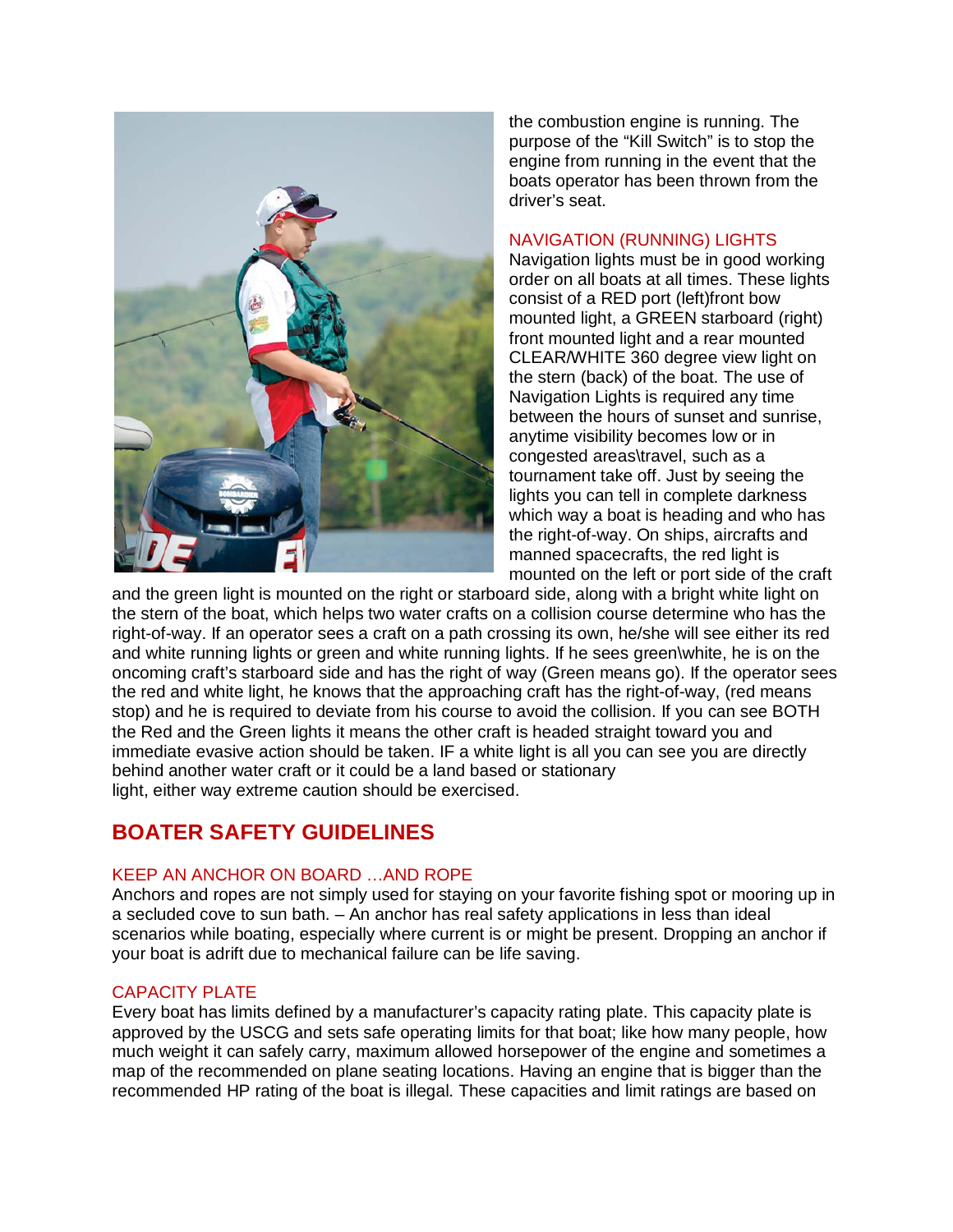the type of construction and the size and dimensions of the boat. It has absolutely nothing to do with the number of seats that are available in the boat.

## PLAN & PREPARE - FILE A "FLOAT PLAN"

Let someone know where you are going. Have a good map of the waters you will be on to aid in navigation and check the weather before heading out.

#### **NAVIGATION**

Lake Dardanelle is a USCG navigable lock and dam system on the Arkansas River and it posses certain, dangers, hazards, safety elements and rules that must be followed to use it safely. This is a flowing river system with current and it's open to commercial barge traffic, which in almost every case has the right-of-way over recreational boaters. The "Workboats" and "Barges" are usually very large and very heavy making it nearly impossible for them to stop in a short amount of time. Be very cautious



when crossing in front, traveling alongside or following \ crossing behind a workboat or barge in tow. Many times they cannot see you and they have very little ability to stop or change course suddenly if you should come to a stop in front

of them. They often put out or "push" a very large and potentially dangerous wake of water, not only from their propeller "wash" but also due to the amount of water displaced because of their size and weight that could in fact "swamp" some pleasure and fishing boats. Give these vessels plenty of distance, SPEED KILLS – SLOW DOWN and show respect when you encounter them.

#### AIDS TO NAVIGATION

The entire Arkansas River System, including Lake Dardanelle, is equipped with many channel markers, buoys, Day Markers and Navigation Aids designed to keep vessels safely traveling in the correct directions and within water that is deep enough to safely operate in. These navigation aid markers are primarily made up of two different colored Buoys, Day Marker Signs or Lighted Beacons that may or may not contain navigation mile marker numbers on them. Any RED markers should be kept on your right or starboard side when you are traveling up stream. ("Red on the right upstream" is an easy way to remember). They indicate the right hand side of the channel or "safe to navigate waters." Green markers should be kept on your left (port) when traveling up stream/river; they indicate the left hand side of the channel or "safe to navigate waters." Usually traveling outside of these red or green buoys which designate the "main channel" will lead to uncertain water depths and potential dangers. Water depth can quickly go from 8' (feet) deep or more in the main channel to only one foot or less outside the channel markers. There could be rocks, rock piles, wing dams, concrete, stumps, trees or debris so proceed with extreme caution when traveling outside the navigation markers. Other Buoy marker types could be used to mark the CENTER of the channel and may vary in color.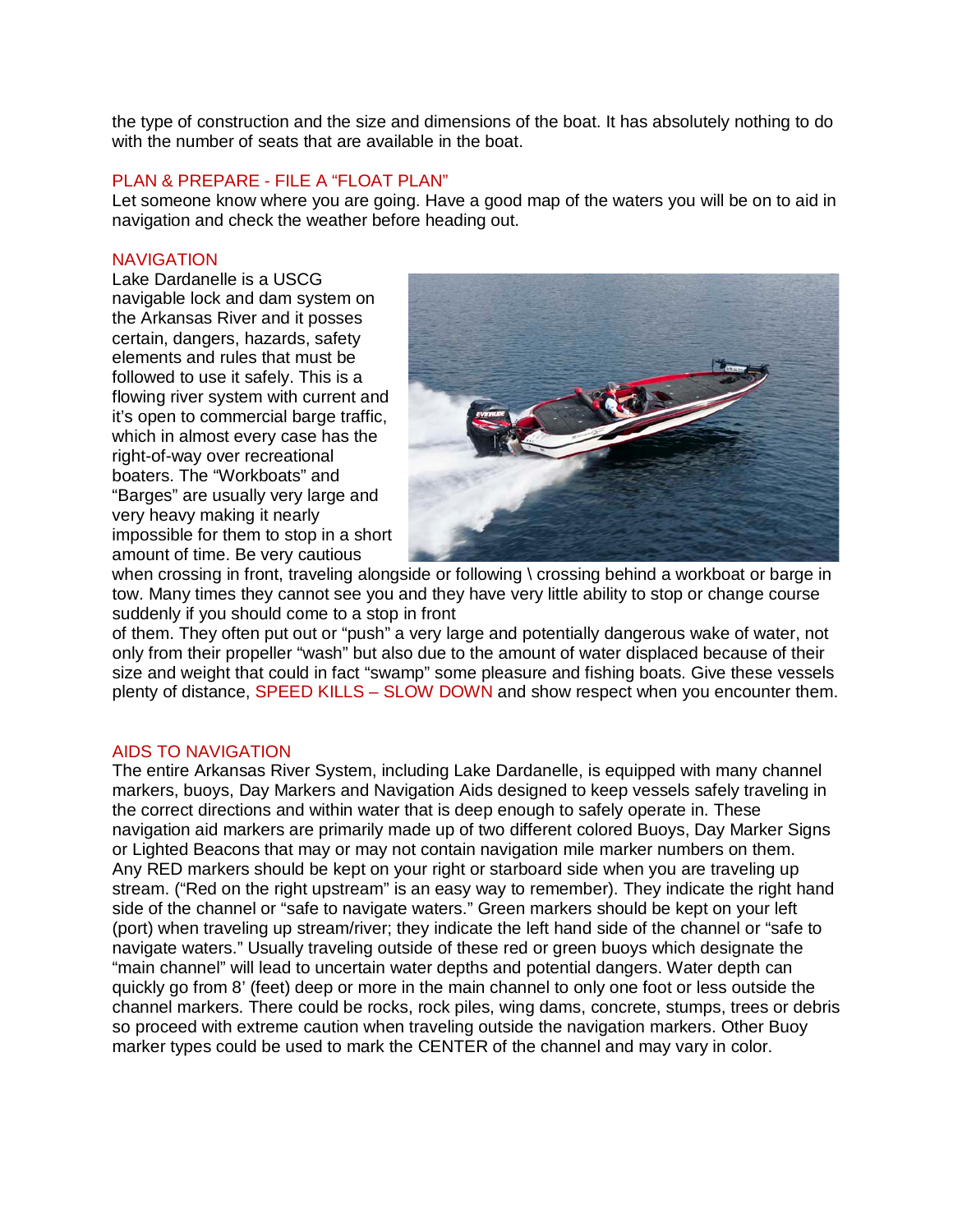#### LOCKS AND DAMS

There is a lock and dam at each end of Lake Dardanelle. As competitors of this event you are not permitted to "Lock Out" of this lake or to enter a lock. Depending on many factors the flow of water going through these locks and dams can vary greatly so there may or may not be a lot of current at any given time for anglers or boat captains to contend with. Any current or flow can often cause very turbulent flows near these locks and dams on either the upstream or downstream side. They can also create very dangerous undertows or currents that can disable a boat and entrap an angler who may have fallen in the nearby water. Give these buoyed areas and danger zones plenty of respect and obey the signs in the area when fishing close to a lock or dam. The lock areas associated with these dams can also contain an area of congested boat traffic. As other boats and barges leave and enter into a lock be very cautious and obey the directions of the lockmaster at all times.

## FIRE EXTINGUISHERS

Marine power vessels are required to carry a fire extinguisher on board. These extinguishers should be Type B USCG Marine rated devises and sized to adequately extinguish potential flame and smoke occurrences on your vessel and should be located in a readily accessible location. Do you know where the fire extinguisher is at in YOUR boat?

#### SOUND PRODUCING DEVICES

Can be a horn, whistle or some other device capable of delivering a single sharp noise that can be distinguished from all other typical sounds. Three typical sounds are used by boaters as Navigation Aids have the following meanings.

One Short Blast: Means I intend to pass you one the port (left) side. Two Short Blasts: Means that I intend to pass you the starboard (right) side. Three Short Blasts: Means that I intend to backup.

## VISUAL DISTRESS SIGNALS

Are designed to allow boat operators to signal for help in the event of an emergency. They are broken into two categories, day time signal devices and nighttime signal devices. A typical day time VDS would be a bright orange flag that can be "waved" during an emergency. A typical night time VDS could be a "Flare Gun" which is a pyrotechnic type device capable of dispersing a flame or flare, could also produce smoke and be used during the daytime. If a pyrotechnic device is used it must have a minimum of three charges (or shots) on board.

*This is an overview of general TBF Student Angler Federation boater safety guidelines for this event. For more detailed information we highly recommend that every boater take an approved boater safety course in the state that they reside.*

# **ANGLER RESPONSIBILITIES** - **TAKE CARE OF YOUR CATCH**

#### HANDLING OF FISH

Proper fish care begins before we hook our first fish. The following steps should be taken to increase YOUR survival rates.

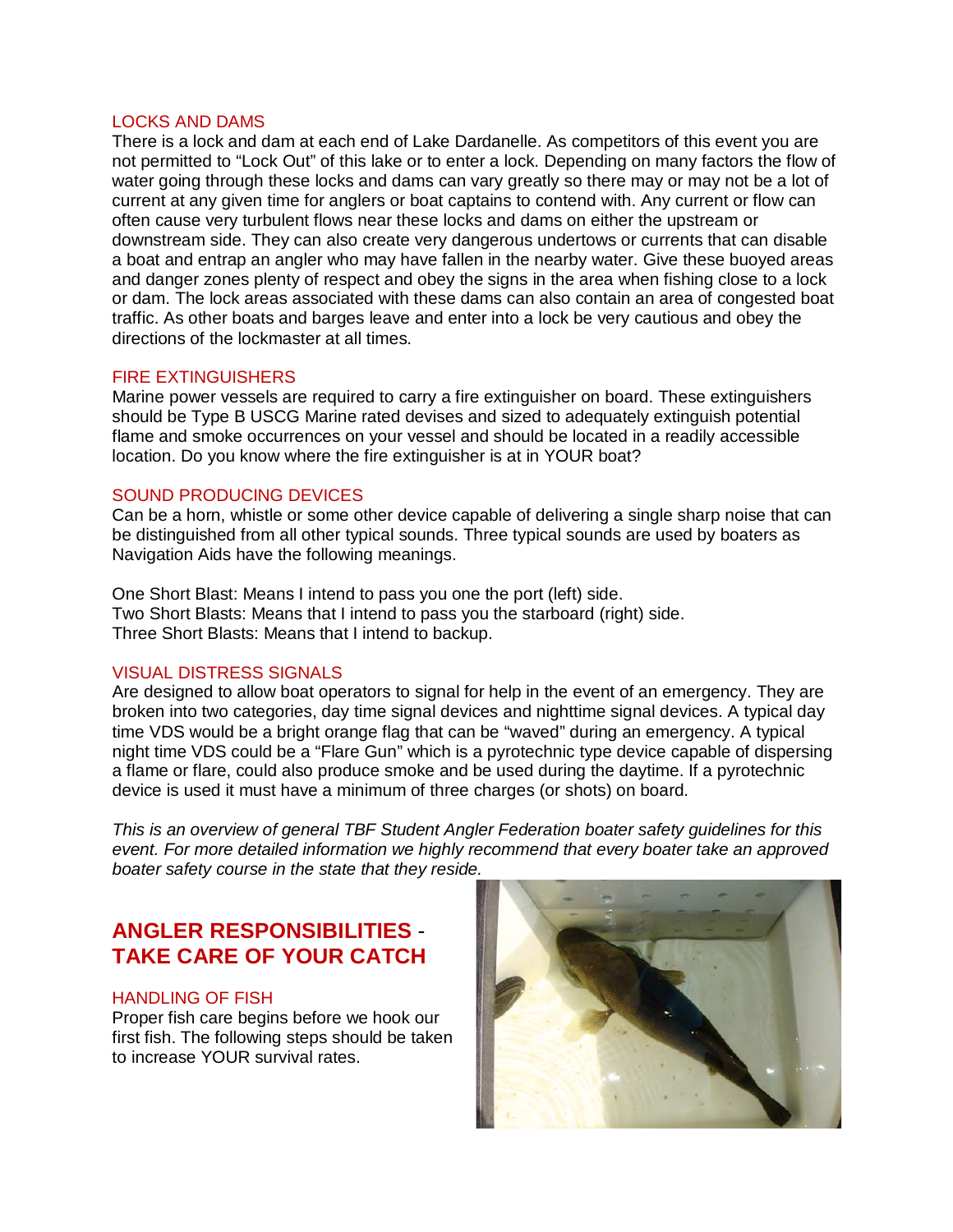Fish care starts in your boat. It is your responsibility. An angler may have a fish in his/her livewell for up to 8 hours in a day, if the fish is properly cared for as outlined below no harm will normally come to them from their "boat ride." But if YOU do not take care of your catch all day, the weighin crew will be very limited to what they can do in the few minutes they have with your fish.

Here are a few easy steps that will help ensure as many fish as possible are released alive after every event.

## 1. Keep your live well full!

2. Fill your livewell away from the launch area, preferably at the first stop of the morning while the water is still at the lowest temperature of the day.

3. When you catch your first fish of the day, run the livewell pump on Recycle or Aeration only and run it continuously. Monitor the livewell temperature to ensure the temperature stays within

+/- 5 degrees of the tournament water's surface temperature.

4. Do not play that fish to exhaustion if possible. The stress induced during this time period can be crucial in determining fish survival.

5. Use a livewell additive like Rejuvenade or a Non-Iodized salt solution of 3 to 5 % at all times regardless of the season. This is a great inexpensive way to promote slime protection and reduce tournament related mortality.



6. Minimize contact between you and the fish. The slime coat on fish is one of the most important barriers to the prevention of disease and infection. Abrasions from improper handling, net abrasions or carpet burn will remove its slime coat.

7. If you use a landing net, please try to use one of the recommended rubber mesh or "soft mesh" type nets available. Frabill has long been a leader in this technology so use a similar product if you can.

8. Wet your hands before handling your catch to protect the slime coat.

9. Lifting a Bass by the lower jaw is still considered to be one of the best methods of handling your catch. Never hold a fish horizontally by the lower jaw unless support is provided under the belly, especially a big fish. If you want to admire your fish for a picture please make it quick. Thirty seconds out of the water after a long struggle will put a tremendous amount of stress on the fish. (Imagine running a mile and then holding your breath for 30 seconds!)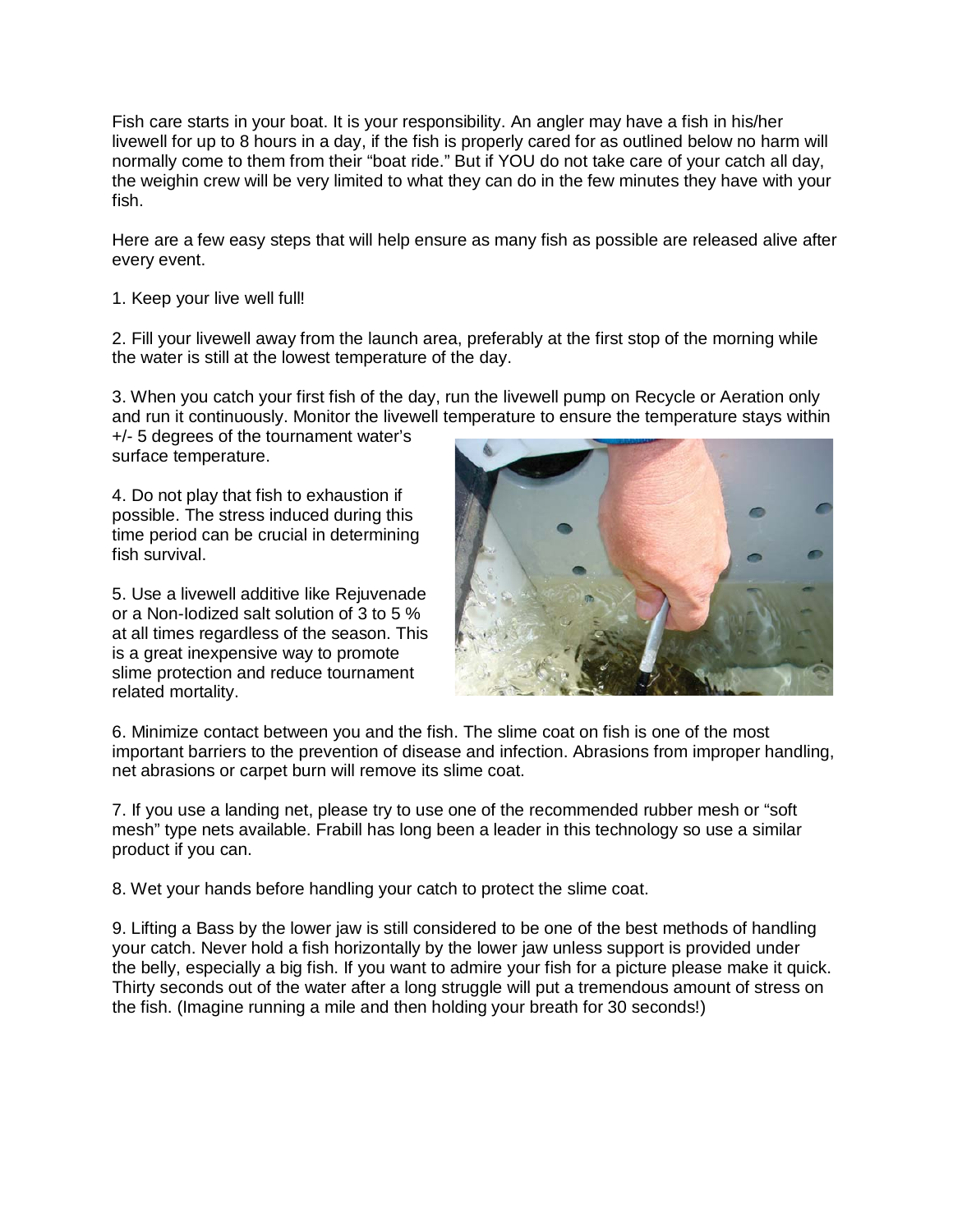# **BLACK BASS FISH CARE**

#### HOOK REMOVAL

We should always strive to remove the hook from a fish and return it to the water as soon as possible. If this isn't a practical solution then cut the line as close as possible to the hook and leave it in the fish. In years past this was the recommended procedure but with today's high tech alloys, hooks are lasting much longer so removing them is usually our best option.

## LIVE WELL WATER CONDITION

Black bass are known to survive in a wide range of water conditions from 35-97 Degrees F with the optimum temperature being in the 55 to 80 degree area. A general rule of thumb is that cooler is usually better than warmer provided we don't place the fish in a state of thermal shock by subjecting them to temperature swings greater than 8-10 degrees colder than their natural environment.

#### DISSOLVED OXYGEN

The reason cooler water is usually better is that oxygen is saturated more rapidly in cooler water. When a fish has been exposed to the stress of a fight they deplete oxygen from their blood just as we do when we run or exercise. In order to replenish this oxygen the fish has to be in water that is saturated in oxygen of at least 5ppm or higher for a specified period of time. The warmer the water the less oxygen that can be absorbed into it which results in Oxygen levels being less than 5ppm. In a nut shell the cooler the water the greater the potential to absorb oxygen. These amounts are very small but often they are the leading cause of livewell fatality. The greater the level of Oxygen the greater the potential survival rate of your catch.

Adding additives like Rejuvenade or a non-iodized salt solution also enhance a fish's survival rate. These additives increase the ability to absorb oxygen along with providing stress relieving chemicals to help calm the fish down and speed up the



process of oxygen debt recovery and slime coat regeneration, all of which equals less stress. Another benefit of livewell additives is that they aid in the removal of hazardous gasses like ammonia that are released by fish in high stress environments. These amounts are very small but often they are the leading cause of live well fatality. An ammonia content of 0.1 ppm is stressful to a fish and a level of 1.0ppm is often deadly.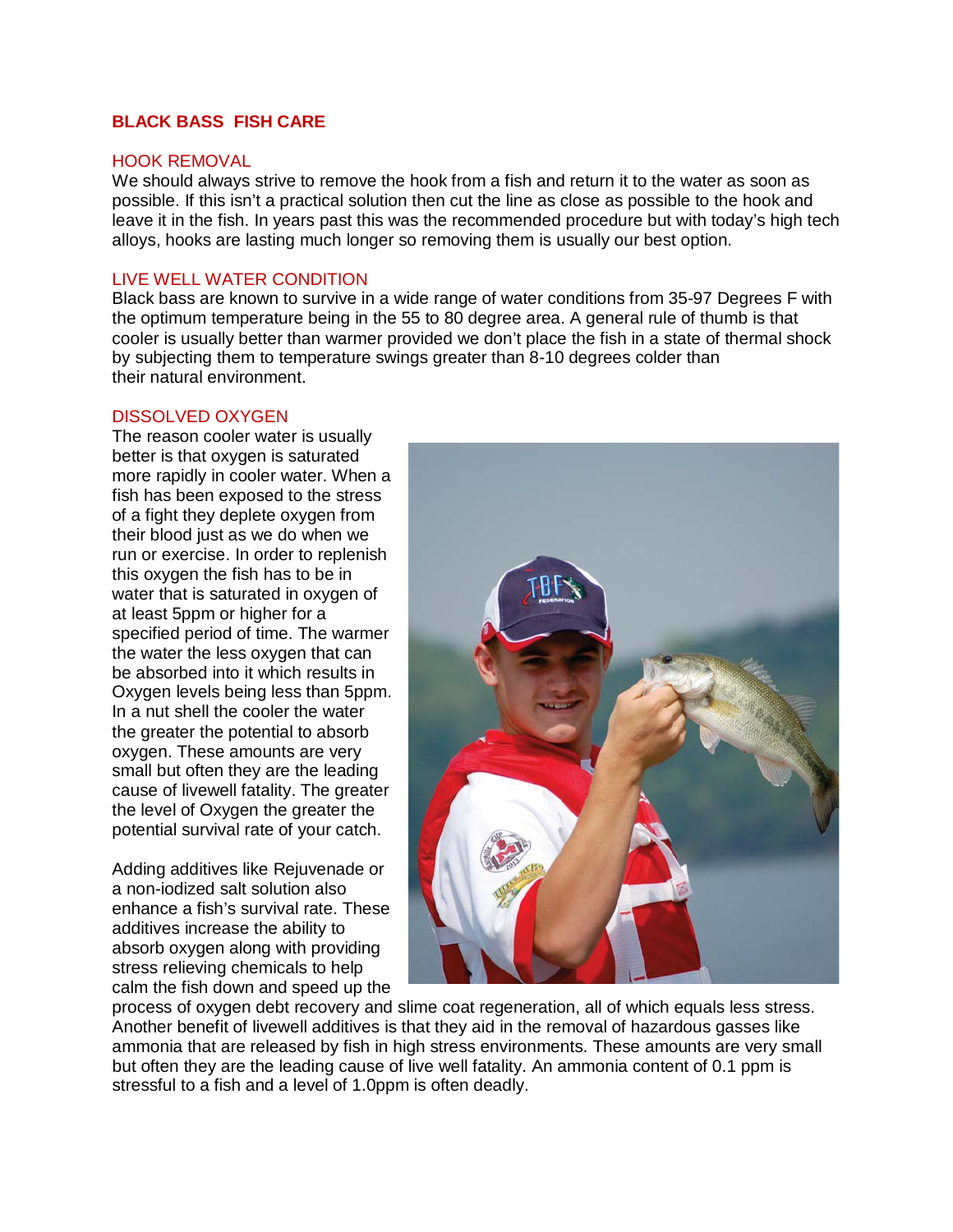#### **SUMMARY**

Fill your livewell with clean cool water with an oxygen level higher than 5ppm and adding a livewell additive like Rejuvenade or a non-iodized salt solution to help with the stress reduction of the fish and ammonia dissipation is the recommended procedure. Recirculation of the water in your livewell while monitoring the temperature and dissolved oxygen concentration during the course of your day is a great way to keep your catch alive and preserve one of our most valuable resources.

# **INVASIVE SPECIES**

An invasive species is like an unwelcome visitor. It would be like someone from some far off land or another planet coming to live in your house, eat your food, and use your stuff. These invaders do not share resources, they only take, take, take. They take up food that other creatures depend on. They take up living space that was occupied by native animals. his invader comes from Europe, from an area near the Caspian Sea (map). They came here in water in the bottom of oceangoing ships. The ships use this water called ballast water, to help maintain their balance at sea. The ship pumps on millions of gallons of water from a harbor in Europe. When they pump the water into the ship the organisms, like zebra mussels came along too.



Today, the ships are able to make the trip across the ocean in a relatively short time, less than two weeks. The creatures in the ballast water are able to live in the bottom of the ship. When the ship arrives here in the Great Lakes, the water is dumped out into our harbors. These hardy little animals are then free to take up residence in our lakes.

Zebra mussels were first found in Lake St. Claire on the east side of Michigan in 1988. From there, they have spread throughout all the Great Lakes. Once in Lake Michigan, they were able to spread down the Illinois River through the Chicago River into the Mississippi River. Now these little European mussels are present from the headwaters of the Mississippi to the Gulf of Mexico. Though they can't swim upstream, they are able to hitch a ride on boats and

barges. These vessels unknowingly transport them upstream to new areas. Once established, the zebra mussel can reproduce and infest new areas down stream simply by floating on the water currents.

There are other animals and plants invading our shores. Some of them you might have heard of already. Fish like round gobies, the ruffe and white perch are recent invaders. Other fish like the sea lamprey and alewife have been here for decades. Plants like purple loosestrife and Eurasian milfoil are invaders too. There are even very small animals called zooplankton that arrived in water from Africa and Europe that are invading our rivers and lakes. All of these are unwelcome, but permanent additions to lakes and streams. Sometimes these invaders are called exotic species. Exotic means it is different from what we find here normally.

Sometimes people introduce exotic species for very specific reasons. Fish managers introduce new fish species in lakes to control other species that are too abundant or to try to fill a habitat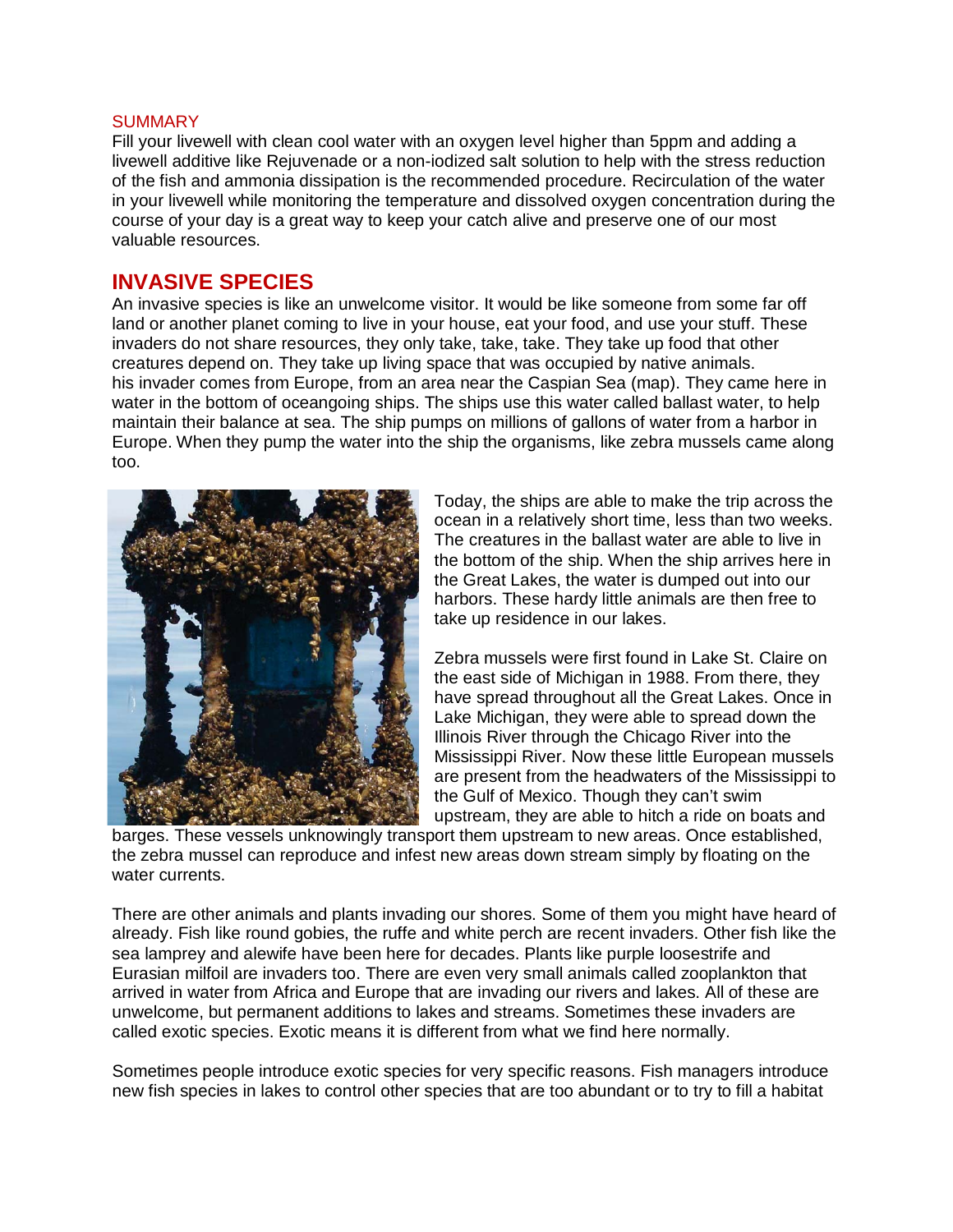niche that isn't already occupied by a native fish. An example is the coho and chinook salmon in the Great Lakes. These fish are considered an exotic species because they are not native to the lake. After careful consideration, they were brought here from the Pacific Coast, and were stocked into the lakes to control the alewives. Alewives are those little silvery fish that we see wash up on the beach in the spring. Without the salmon to control them, there would be many, many more of these little fish washing up on the beach.

Salmon are considered a form of biological control for alewives. This means that instead of using chemicals or trying to catch all the unwanted animals by hand, we introduce another kind of animal or plant to control the invading species. Scientists have to be very careful about what animals or plants are introduced, because if the biological control animal is not specific enough, it may do more harm to the environment. Another intentional introduction is a small beetle that eats only purple loosestrife. The scientific name of the beetle is Galerucella. There are two species; one eats the leaves of the plant, and the other eats the roots. Before introduction of the beetles, they went through rigorous testing in highly controlled laboratory conditions. These tests ensured that the beetles would only eat purple loosestrife and not consume desirable native plants.

## ZEBRA MUSSEL LIFE CYCLE

Zebra mussels get to be about 2 inches long, but they can begin to reproduce at only a fraction of an inch in size. Though they look the same on the outside, there are male and female zebra mussels. Zebra mussels are usually able to reproduce by the end of their first year. Zebra mussels produce young from early in the spring until winter. The peak of the spawning season occurs when water temperatures are about 20 0C (68 0F). A fertilized egg results in a freeswimming, planktonic larva called a veliger. Veligers are about the diameter of a human hair; they are so small you can't see them without a microscope.

This veliger floats about in the water column for 1-5 weeks, and then begins to sink and search for a stable surface (e.g., rocks, aquatic weeds, water intakes, boat hulls) on which to live, grow, and reproduce. They attach to the surface using a sticky filament called a byssal thread. Once they attach, they begin to feed and grow.

Because the veligers are small, they are easy to spread. They can be in anything that has lake water in it, like in the bottoms of boats, or bait buckets, on ropes or on weeds that get hung up on a boat trailer. This is one of the reasons we have to be so careful about not transporting water and weeds from one lake or stream to another. It is one way we can help prevent the spread of zebra mussels as well as other animals or plants.

# EFFECT OF EXOTIC SPECIES

Nonindigenous species force our native species out of their home habitats. They compete with them for food and living space. Some species, like zebra mussels, change the physical features of the habitat. Zebra mussels grow in colonies attached to hard surfaces. They get very numerous, with 1000's and 1000's growing in a single square foot area. First, they cover the bottom, and then they start growing on each other. As they cover the lake bottom and rocks, they change the quality of the habitat for our native clams and fish, making it less suitable for them to live there.

Zebra mussels can attach to living things as well, like weeds, crayfish and other clams. They can get so dense on clams and crayfish that they make it difficult for the clam to pump water. This is how clams feed, so if it can't pump water it will die.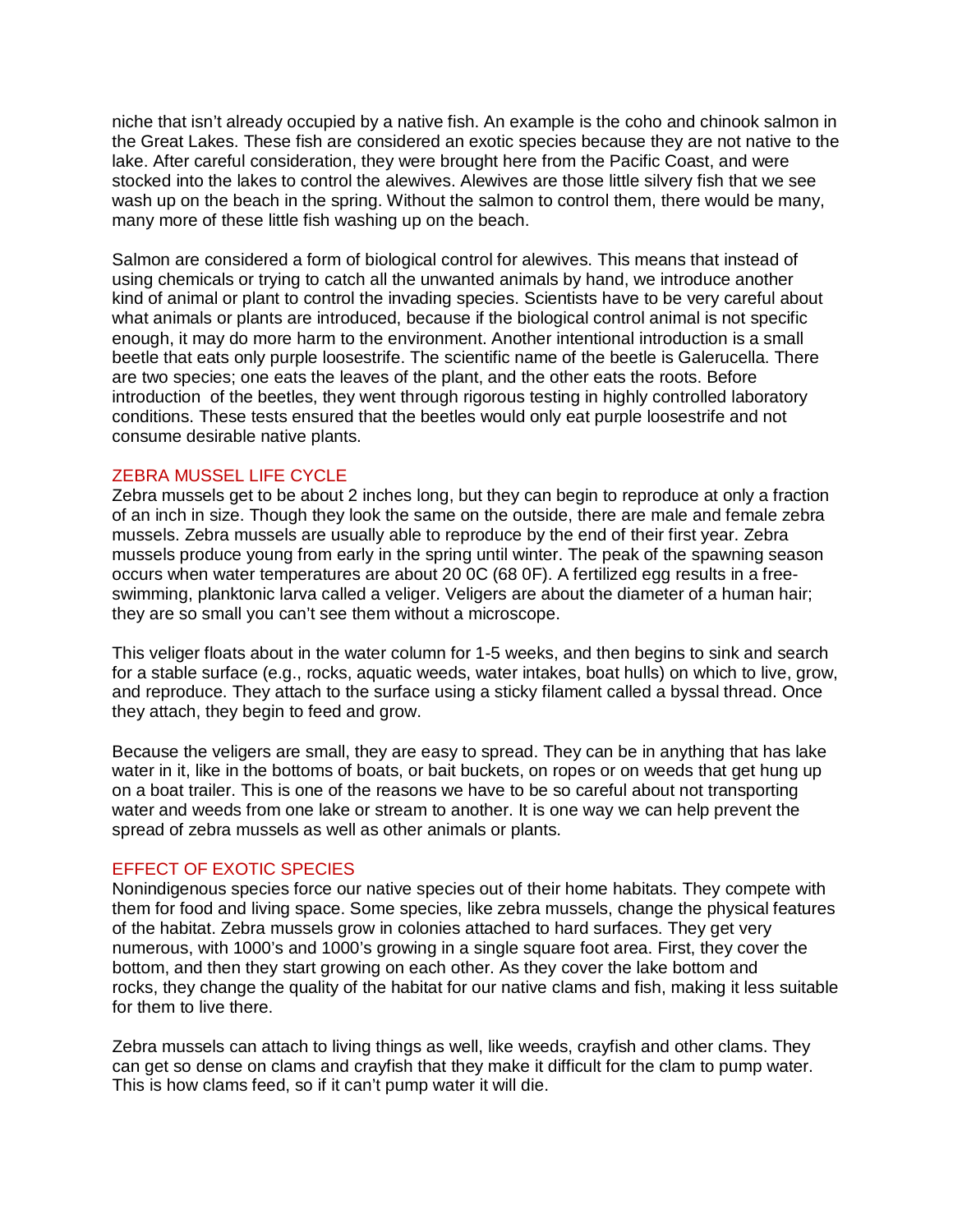Zebra mussels pump water through their bodies to feed too. They have gills, much like fish. As they pump water past their gills, they also filter out food. This is called filter feeding. The food they filter out of the water is called plankton. Plankton is composed of very small plants and animals. Plankton is so small it is difficult to see the separate parts without a microscope. We see it as colored or maybe less clear (turbid) water. Water with plankton in it is usually greenish. Zebra mussels are very effective feeders; a single mussel can filter over a quart (1L) of water a day. There can be so many zebra mussels in a lake that they can start to reduce the amount of plankton in the water. This makes the water clearer.

Clear water looks nice, and often we relate clear water to clean water. However, this is not always true. For animals that depend on the plankton, like the clams, insects and small fish, it means less food is available for them to eat. This is called competition. The zebra mussels compete with our native animals for food.

This would be like having someone come into your home take your seat at the table, and start eating your dinner. This person would sleep in your room or even in your bed. Unlike a visitor the person would not leave, he or she would just invite more relatives to stay in your house. If you could not adapt to having all these extra people in your house you would have to move. This is just what zebra mussels and other exotics do to the habitat in lakes and streams. They make it less livable for our native fish, clams and other invertebrates.

#### INVASIVE SPECIES

When zebra mussels die their shells wash up on beaches. The shells are sharp and can hurt or cut your feet. The same is true for zebra mussels attached to rocks in the water. They can cut your feet and toes if you step on them while you're swimming. Not only are the shells sharp, but also the small bits of animal tissue in the shell get smelly until it dries up. This makes the beach a less pleasant place to be.

Zebra mussels affect things that people do too. Zebra mussels are called fouling organisms. They like to attach, live and grow best where there is flowing water. This could be along lake a lakeshore where waves keep the water moving, in a stream or river, or inside pipes. As the zebra mussels grow inside pipes, they begin to clog it, like a stopped up drain in your sink. They can get so dense that they almost stop the flow of water in the pipe. Once they are established, they are difficult to clean out.

The best thing we can do about invasive species is not let them get into our lakes and streams in the first place. We need to learn how to prevent the spread of European species into our waters. Once an exotic is established, it is very difficult if not impossible to eliminate. For example, now that zebra mussels are here we need to learn how to prevent their spread to other lakes and streams and how to live with them. They are too small and too numerous to get rid of all of them.

#### PREVENT THE SPREAD OF INVASIVE SPECIES!

As anglers there are several things that we can do to help prevent the spread of invasive species. Most of these all center on your ability to thoroughly clean your boat and the trailer before entering a body of water.

Let's start with the trailer. A great deal of the invasive plant life is transported from one lake to another by weeds, algae, and other plants that attached to a boat trailer when it is backed into the water to launch or remove a boat from the water.